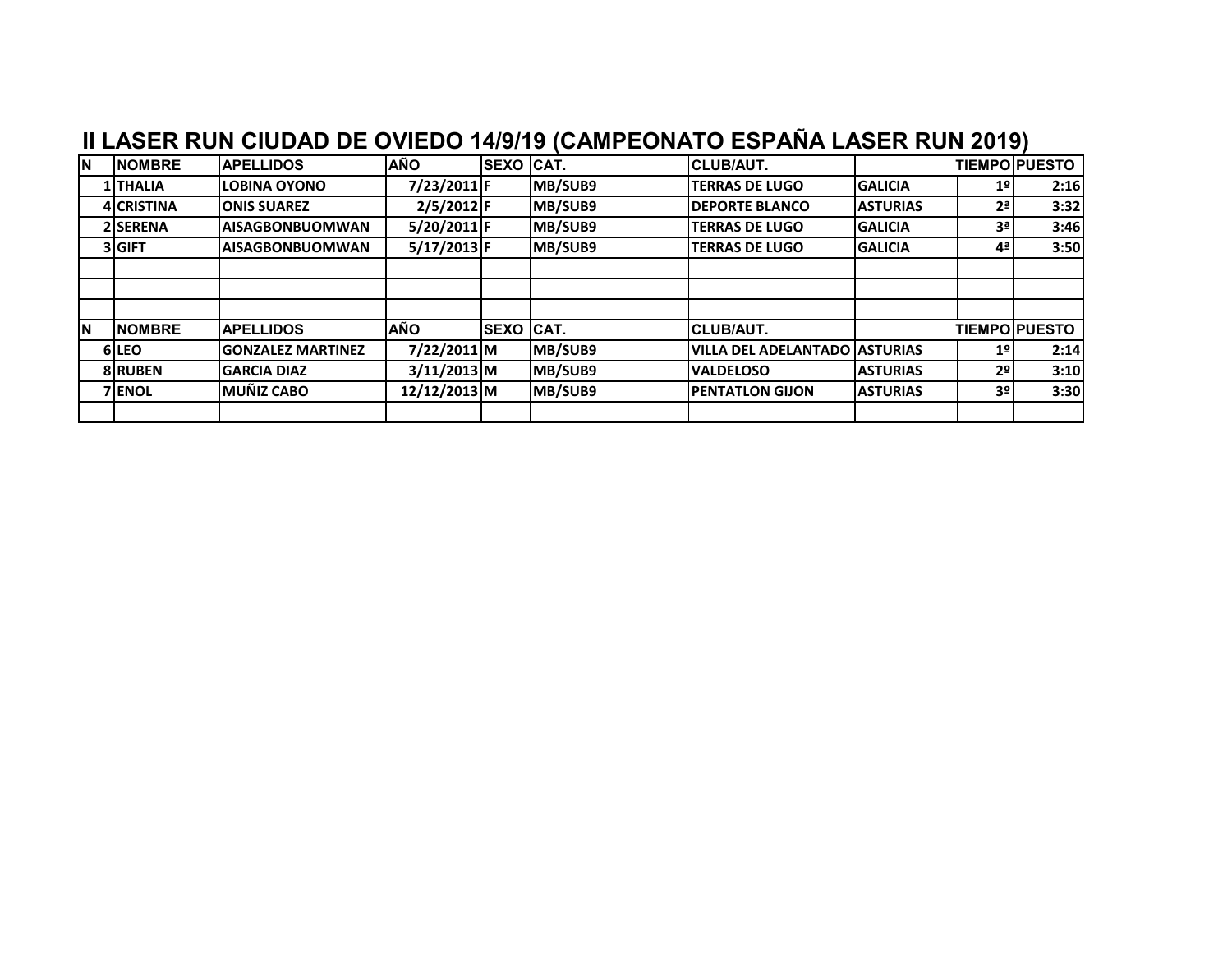| İN.      | <b>NOMBRE</b> | <b>APELLIDOS</b>        | <b>AÑO</b>    | <b>SEXO CAT.</b> |           | <b>CLUB/AUT.</b>       |                  |                | <b>TIEMPO PUESTO</b> |
|----------|---------------|-------------------------|---------------|------------------|-----------|------------------------|------------------|----------------|----------------------|
|          | 8 MARIA       | <b>FERNANDEZ ARREBA</b> | 12/2/2009 F   |                  | BEN/SUB11 | <b>CLUB CANTABRO</b>   | <b>CANTABRIA</b> | 1 <sup>a</sup> | 3:25                 |
|          | 10 CARLA      | <b>CORTON PRADO</b>     | 12/1/2009 F   |                  | BEN/SUB11 | <b>TERRAS DE LUGO</b>  | <b>GALICIA</b>   | 2 <sup>a</sup> | 3:27                 |
|          | 12 SARRA      | <b>ONIS SUAREZ</b>      | 6/22/2009 F   |                  | BEN/SUB11 | <b>DEPORTE BLANCO</b>  | <b>ASTURIAS</b>  | 3ª             | 3:50                 |
|          | 9 MATILDE     | LOPEZ SANTAMARIA        | $6/14/2010$ F |                  | BEN/SUB11 | <b>PENTATLON GIJON</b> | <b>ASTURIAS</b>  | 4ª             | 3:58                 |
|          | 13 ANDREA     | <b>GARCIA DIAZ</b>      | 1/19/2009 F   |                  | BEN/SUB11 | <b>VALDELOSO</b>       | <b>ASTURIAS</b>  | 5ª             | 4:12                 |
|          |               |                         |               |                  |           |                        |                  |                |                      |
|          |               |                         |               |                  |           |                        |                  |                |                      |
|          |               |                         |               |                  |           |                        |                  |                |                      |
| <b>N</b> | <b>NOMBRE</b> | <b>APELLIDOS</b>        | <b>AÑO</b>    | <b>SEXO CAT.</b> |           | <b>CLUB/AUT.</b>       |                  |                | <b>TIEMPO PUESTO</b> |
|          | 20 ERIC       | <b>LECHUGA FROUIN</b>   | 4/8/2009 M    |                  | BEN/SUB11 | <b>LLOR</b>            | <b>CATAÑUYA</b>  | 1 <sup>°</sup> | 3:07                 |
|          | 14 CARLOS     | <b>ORCAJO QUINTANA</b>  | 10/16/2009 M  |                  | BEN/SUB11 | <b>CLUB CANTABRO</b>   | <b>CANTABRIA</b> | 2º             | 3:22                 |
|          | 15 PABLO      | <b>REGO VEIGAS</b>      | 7/9/2009 M    |                  | BEN/SUB11 | <b>TERRAS DE LUGO</b>  | <b>GALICIA</b>   | 3 <sup>o</sup> | 3:28                 |
|          | 19JORGE       | <b>ROZA FERNANDEZ</b>   | 4/19/2009 M   |                  | BEN/SUB11 | <b>CIUDAD DE GIJON</b> | <b>ASTURIAS</b>  | 4º             | 3:43                 |
|          | 17 MARCO      | <b>DE PABLO</b>         | 2/10/2009M    |                  | BEN/SUB11 | <b>CLUB CANTABRO</b>   | <b>CANTABRIA</b> | 5º             | 4:09                 |
|          | 16 MARCO      | <b>SANCHEZ PILAR</b>    | 5/10/2009M    |                  | BEN/SUB11 | <b>TRIASTUR</b>        | <b>ASTURIAS</b>  | 6º             | 4:17                 |
|          |               |                         |               |                  |           |                        |                  |                |                      |
|          |               |                         |               |                  |           |                        |                  |                |                      |
|          |               |                         |               |                  |           |                        |                  |                |                      |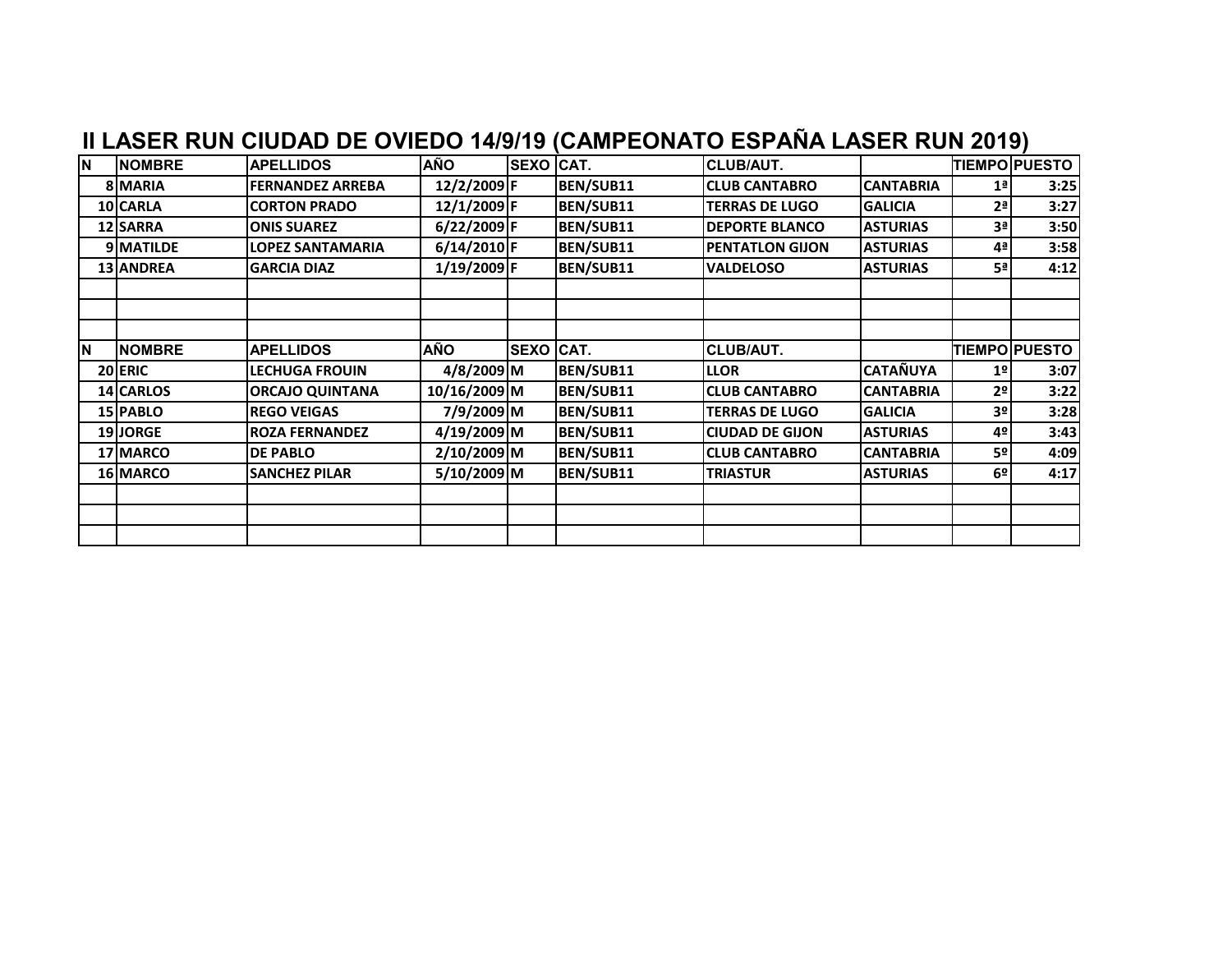|     |                  | II LASER RUN CIUDAD DE OVIEDO 14/9/19 (CAMPEONATO ESPAÑA LASER RUN 2019) |              |                 |                        |                  |         |                      |
|-----|------------------|--------------------------------------------------------------------------|--------------|-----------------|------------------------|------------------|---------|----------------------|
| İΝ. | <b>NOMBRE</b>    | <b>APELLIDOS</b>                                                         | <b>AÑO</b>   | <b>SEX</b> CAT. | <b>CLUB</b>            | <b>AUTONOMIA</b> |         | <b>TIEMPOPUESTO</b>  |
|     | 23 INES          | <b>BLANCO EMBIL</b>                                                      | 2/12/2008 F  | ALE/SUB13       | <b>CLUB CANTABRO</b>   | <b>CANTABRIA</b> | 5:00:00 | 1 <sup>a</sup>       |
|     | 21 MIREIRA       | <b>VAZQUEZ LIZ</b>                                                       | 8/11/2008 F  | ALE/SUB13       | <b>TERRAS LUGO</b>     | <b>GALICIA</b>   | 5:02:00 | 2 <sup>a</sup>       |
|     | 24 MIERIA        | <b>VILA VEIGA</b>                                                        | 8/11/2008 F  | ALE/SUB13       | <b>TERRAS LUGO</b>     | <b>GALICIA</b>   | 5:16:00 | 3 <sup>a</sup>       |
|     | 22 MARINA        | PORRAS DE LA ARENA                                                       | 6/26/2007 F  | ALE/SUB13       | <b>CLUB CANTABRO</b>   | <b>CANTABRIA</b> |         | 4ª                   |
|     | 26 MENCIA        | <b>REGO VEIGAS</b>                                                       | 2/4/2007 F   | ALE/SUB13       | <b>TERRAS LUGO</b>     | <b>GALICIA</b>   | 6:06:00 | 5ª                   |
|     | 25 CARLOTA       | <b>LOPEZ SANTAMARIA</b>                                                  | 10/15/2007 F | ALE/SUB13       | <b>PENTATLON GIJON</b> | <b>ASTURIAS</b>  | 6:13:00 | 6 <sup>a</sup>       |
|     | 28 NADIA         | <b>PRIETO PLAZA</b>                                                      | 6/18/2007 F  | ALE/SUB13       | <b>CLUB OCLE</b>       | <b>ASTURIAS</b>  | 7:10:00 | 7 <sup>a</sup>       |
|     | 31 ADAH          | <b>SANCHEZ PILAR</b>                                                     | 1/16/2007 F  | ALE/SUB13       | <b>TRIASTUR</b>        | <b>ASTURIAS</b>  |         | retirado retirado    |
|     |                  |                                                                          |              |                 |                        |                  |         |                      |
|     |                  |                                                                          |              |                 |                        |                  |         |                      |
|     |                  |                                                                          |              |                 |                        |                  |         |                      |
| İΝ  | <b>NOMBRE</b>    | <b>APELLIDOS</b>                                                         | <b>AÑO</b>   | <b>SEX</b> CAT. | <b>CLUB</b>            | <b>AUTONOMIA</b> |         | <b>TIEMPO PUESTO</b> |
|     | <b>30 MANUEL</b> | <b>COBAS DOBARRO</b>                                                     | 11/5/2007 M  | ALE/SUB13       | <b>TERRAS DE LUGO</b>  | <b>GALICIA</b>   | 5:30:00 | 1 <sup>°</sup>       |
|     | 29 HECTOR        | <b>LOPEZ SAAVEDRA</b>                                                    | $1/1/2008$ M | ALV/SUB13       | <b>TERRAS DE LUGO</b>  | <b>GALICIA</b>   | 5:46:00 | 2 <sup>o</sup>       |
|     |                  |                                                                          |              |                 |                        |                  |         |                      |
|     |                  |                                                                          |              |                 |                        |                  |         |                      |
|     |                  |                                                                          |              |                 |                        |                  |         |                      |
|     |                  |                                                                          |              |                 |                        |                  |         |                      |
|     |                  |                                                                          |              |                 |                        |                  |         |                      |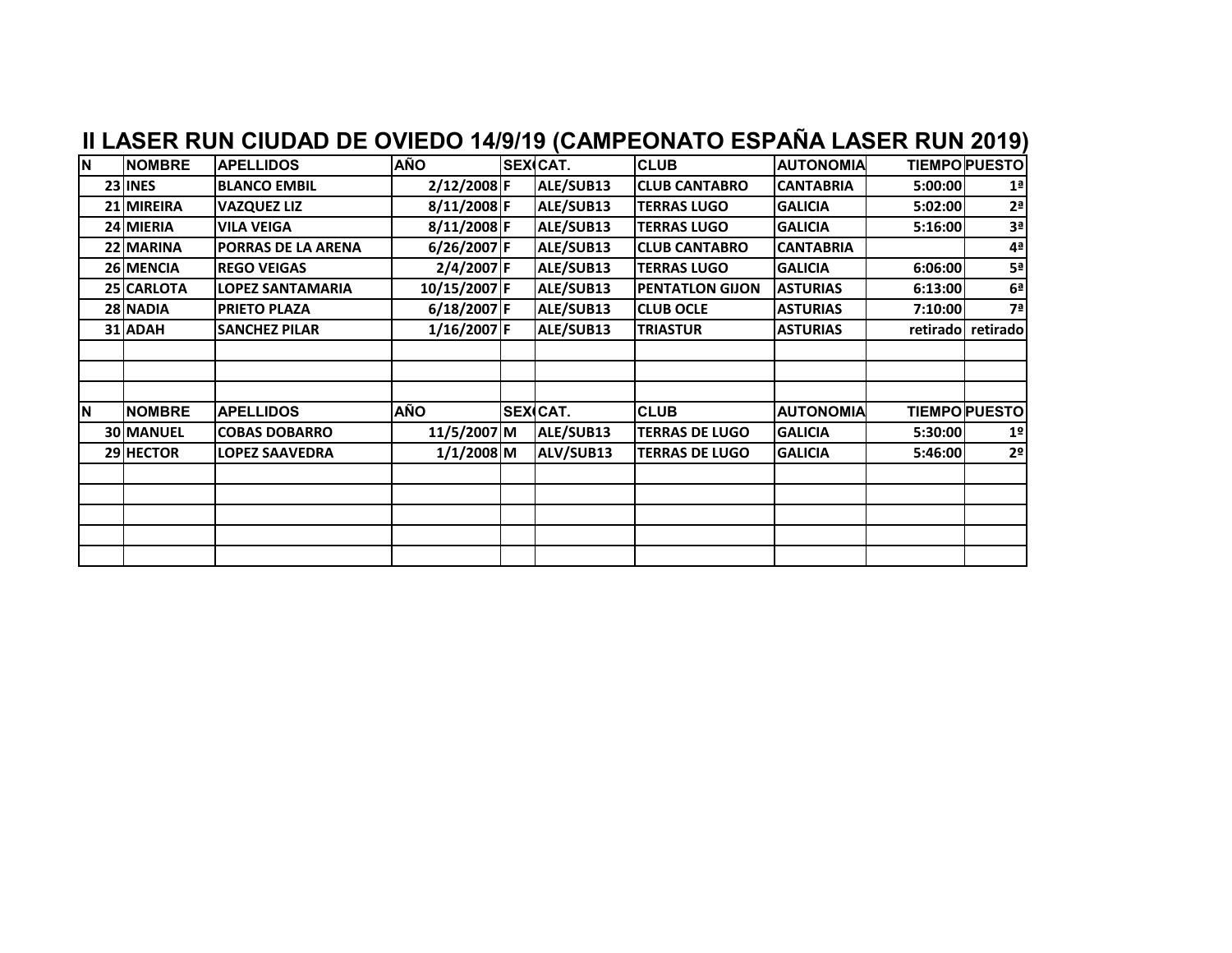| <b>N</b> | <b>NOMBRE</b> | <b>APELLIDOS</b>         | <b>AÑO</b>   |    | <b>SEXCAT.</b> | <b>CLUB</b>            | <b>AUTONOMIA TIEMP PUESTO</b> |      |                |
|----------|---------------|--------------------------|--------------|----|----------------|------------------------|-------------------------------|------|----------------|
|          | 33 IVAN       | <b>REGO VEIGAS</b>       | 5/21/2005 M  |    | INF/SUB15      | <b>ITERRAS DE LUGO</b> | <b>GALICIA</b>                | 6.28 | 1 <sup>o</sup> |
|          | 50 MANUEL     | <b>ICOTARELO</b>         |              | IМ | INF/SUB15      | <b>CLUB CANTABRO</b>   | <b>CANTABRIA</b>              | 6.50 | 12º            |
|          | 34 DANIEL     | <b>FERNANDEZ ARRIBA</b>  | 10/25/2006 M |    | INF/SUB15      | <b>CLUB CANTABRO</b>   | CANTABRIA 7:20                |      | l3º            |
|          | 36 JAVIER     | <b>REVUELTA GONZALEZ</b> | 4/18/2006 M  |    | INF/SUB15      | <b>CLUB CANTABRO</b>   | CANTABRIA 7:40                |      | $4^{\circ}$    |
|          | 35 IZAN       | <b>GONZALEZ MARTINEZ</b> | 5/27/2005 M  |    | INF/SUB15      | ICA VILLA ADELANTADO   | <b>ASTURIAS</b>               | 7.56 | 9≥ا            |
|          |               |                          |              |    |                |                        |                               |      |                |
|          |               |                          |              |    |                |                        |                               |      |                |
|          |               |                          |              |    |                |                        |                               |      |                |
|          |               |                          |              |    |                |                        |                               |      |                |
|          |               |                          |              |    |                |                        |                               |      |                |
|          |               |                          |              |    |                |                        |                               |      |                |
|          |               |                          |              |    |                |                        |                               |      |                |
|          |               |                          |              |    |                |                        |                               |      |                |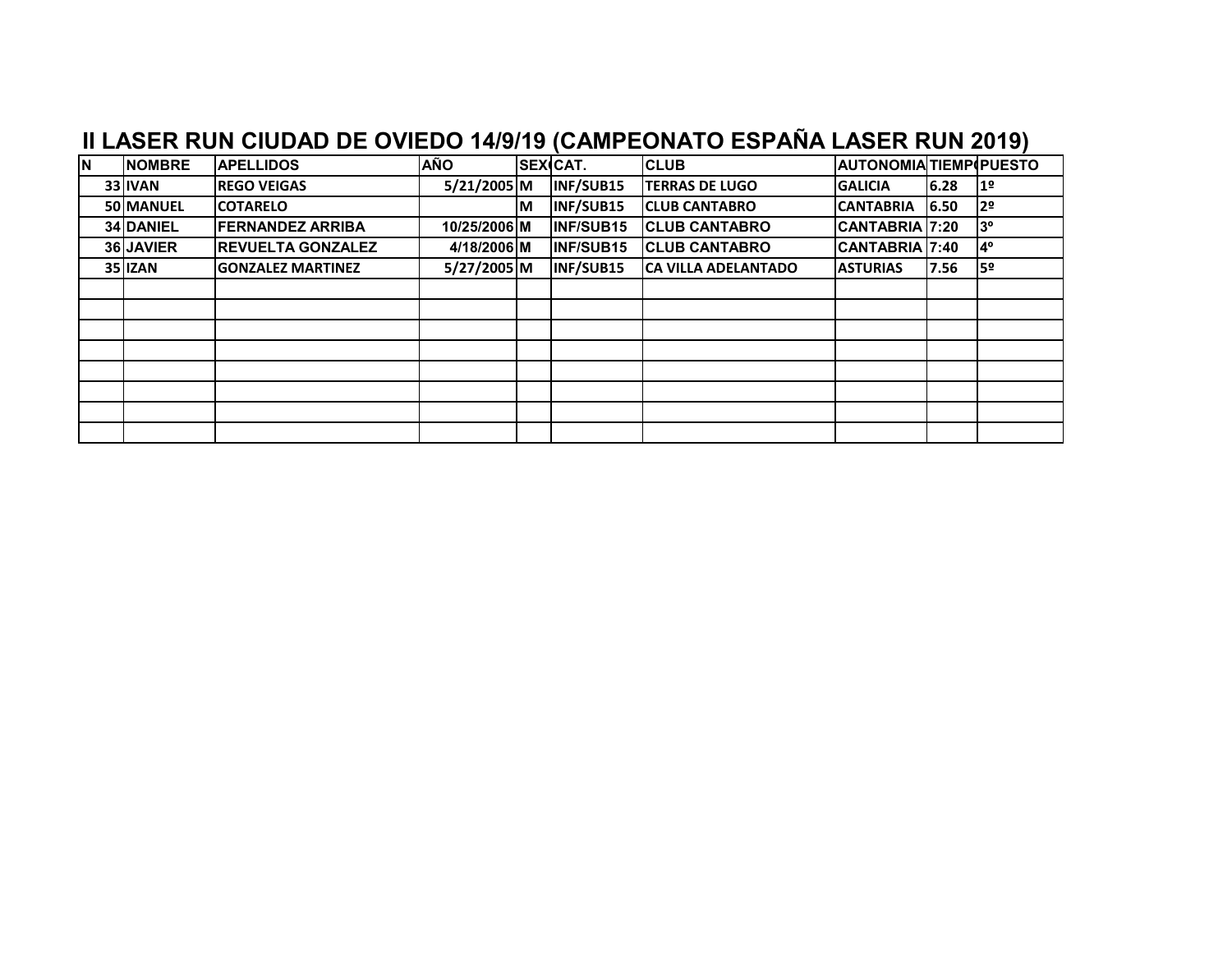| <b>N</b> | <b>NOMBRE</b> | <b>APELLIDOS</b>      | <b>AÑO</b>   | <b>SEXO</b> | CAT.                 | <b>CLUB</b>           | <b>AUTONOMIA TIEMPO</b> |               | <b>PUESTO</b> |
|----------|---------------|-----------------------|--------------|-------------|----------------------|-----------------------|-------------------------|---------------|---------------|
|          | 39 ENYA       | <b>LECHUGA FROUIN</b> | 7/8/2006 F   |             | <b>SUB 17 CADETE</b> | <b>LLOR</b>           | <b>CATALUYA</b>         | $8:44:0011^a$ |               |
|          | 40 MERCEDES   | <b>VILA VEIGA</b>     | $1/1/2004$ F |             | <b>SUB 17 CADETE</b> | <b>TERRAS DE LUGO</b> | <b>GALICIA</b>          | $9:40:00$  2ª |               |
|          | 38 CLAUDIA    | <b>GAMEZ BENITEZ</b>  | 5/9/2004 F   |             | <b>SUB 17 CADETE</b> | <b>TERRAS DE LUGO</b> | <b>GALICIA</b>          | 10:03:00 3ª   |               |
|          |               |                       |              |             |                      |                       |                         |               |               |
|          |               |                       |              |             |                      |                       |                         |               |               |
|          |               |                       |              |             |                      |                       |                         |               |               |
|          |               |                       |              |             |                      |                       |                         |               |               |
| <b>N</b> | <b>NOMBRE</b> | <b>APELLIDOS</b>      | <b>AÑO</b>   | <b>SEXO</b> | ICAT.                | <b>CLUB</b>           | <b>AUTONOMIAITIEMPO</b> |               | <b>PUESTO</b> |
|          | 41 LUCAS      | <b>PENA CUESTA</b>    | $1/1/2003$ M |             | <b>SUB17 CADETE</b>  | <b>TERRAS DE LUGO</b> | <b>GALICIA</b>          | 9:23:00119    |               |
|          | 42 OSCAR      | <b>LOPEZ SAAVEDRA</b> | $1/1/2004$ M |             | <b>SUB17 CADETE</b>  | <b>TERRAS DE LUGO</b> | <b>GALICIA</b>          | $9:40:00$  2º |               |
|          | 43 ALEJANDRO  | <b>VAZQUEZ LIZ</b>    | $1/1/2003$ M |             | <b>SUB17 CADETE</b>  | <b>TERRAS DE LUGO</b> | <b>GALICIA</b>          | 9:54:00139    |               |
|          |               |                       |              |             |                      |                       |                         |               |               |
|          |               |                       |              |             |                      |                       |                         |               |               |
|          |               |                       |              |             |                      |                       |                         |               |               |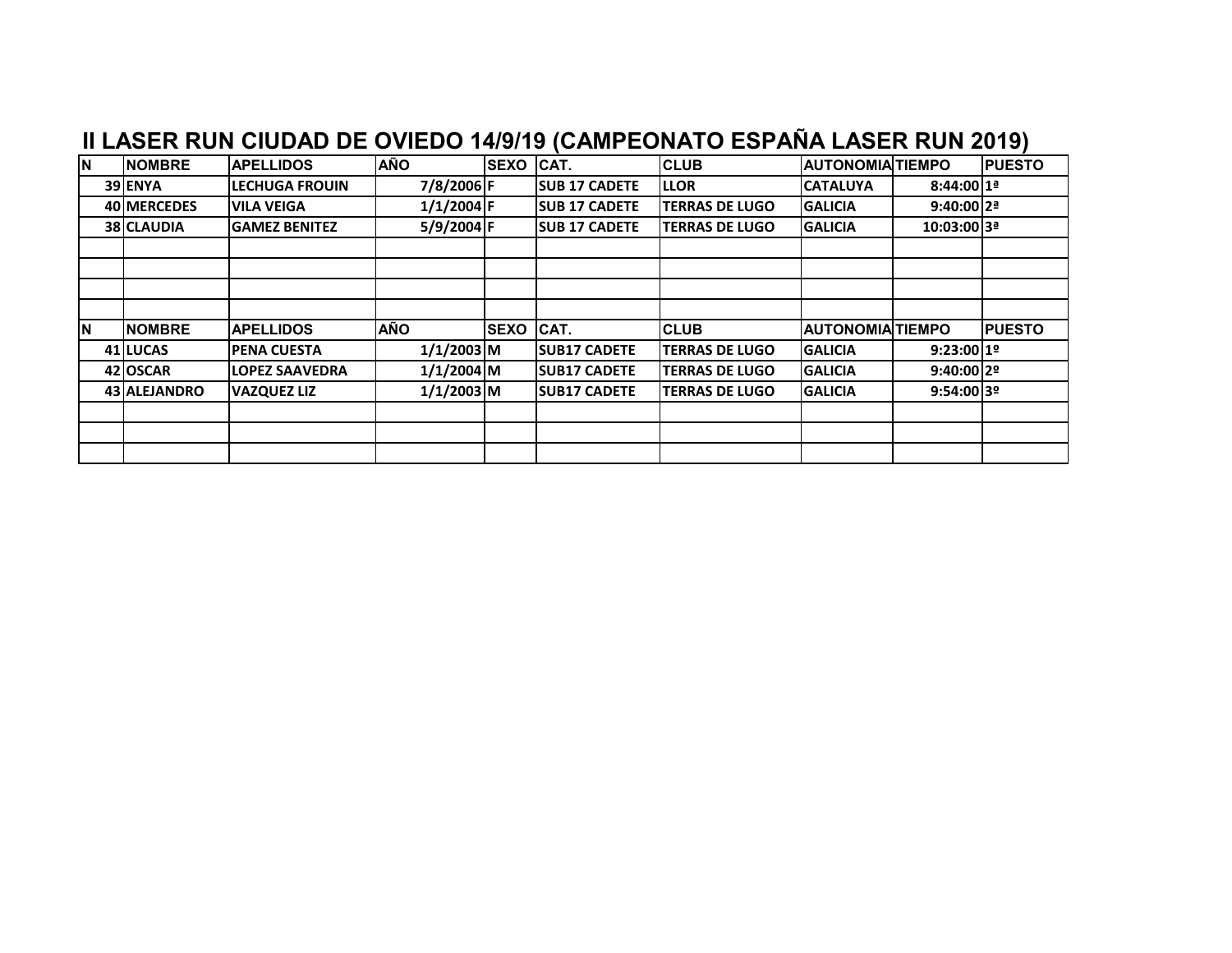| İΝ. | <b>NOMBRE</b>       | <b>APELLIDOS</b>             | <b>AÑO</b>    | <b>SEXOCAT.</b> |                      | <b>CLUB</b>           | <b>AUTONOMIA</b>     |          | <b>TIEMPO PUESTO</b> |
|-----|---------------------|------------------------------|---------------|-----------------|----------------------|-----------------------|----------------------|----------|----------------------|
|     | 50 RAUL             | <b>BLANCO PORTO</b>          | $1/1/1996$ M  |                 | <b>SENIOR</b>        | <b>TERRAS DE LUGO</b> | <b>GALICIA</b>       | 12:20:00 | 1 <sup>°</sup>       |
|     | 46 CARLOS           | <b>GARCIA DIAZ</b>           |               | M               | <b>SENIOR</b>        | <b>TRIATLON GIJON</b> | <b>ASTURIAS</b>      | 12:50:00 | 2 <sup>o</sup>       |
|     | <b>45 CRISTOBAL</b> | <b>RODRIGUEZ FIDALGO</b>     | $1/1/1991$ M  |                 | <b>SENIOR</b>        | <b>TERRAS DE LUGO</b> | <b>GALICIA</b>       | 12:59:00 | 3 <sup>o</sup>       |
|     | 52 MANUEL IGNACIO   | <b>BUENO LORENZO</b>         |               | lм              | <b>SENIOR</b>        | <b>TRIATLON GIJON</b> | <b>ASTURIAS</b>      | 14:05:00 | 4º                   |
|     | 54 MIGUEL ANGEL     | <b>FERNANDEZ ALVAREZ</b>     | $8/3/1989$ M  |                 | <b>SENIOR</b>        | <b>CLUB OCLE</b>      | <b>ASTURIAS</b>      | 15:02:00 | 5 <sup>o</sup>       |
|     |                     |                              |               |                 |                      |                       |                      |          |                      |
|     | 451 HUGO            | <b>FERNANDEZ</b>             |               | M               | <b>SUB19</b>         | <b>CLUB CANTABRO</b>  | <b>CANTABRIA</b>     | 14:30:00 | 1 <sup>°</sup>       |
|     |                     |                              |               |                 |                      |                       |                      |          |                      |
|     | 64 ENRIQUE          | <b>GETAN CARRASCO</b>        |               | M               | <b>UNIVERSITARIO</b> | <b>DERECHO</b>        | <b>UNIVERSITARIO</b> | 12:40:00 | 1 <sup>o</sup>       |
|     | 63 JUAN             | <b>GARCIA-OVIES MENENDEZ</b> | $6/1/1999$ M  |                 | <b>UNIVERSITARIO</b> | <b>EPI</b>            | <b>UNIVERSITARIO</b> | 12:45:00 | 2 <sup>o</sup>       |
|     | 60 ALEJANDRO        | <b>VALLINA</b>               |               | M               | <b>UNIVERSITARIO</b> |                       | <b>UNIVERSITARIO</b> | 13:10:00 | 3 <sup>o</sup>       |
|     | 65 GUILLERMO        | <b>GARCIA ALVAREZ</b>        | 10/31/1999 M  |                 | <b>UNIVERSITARIO</b> | <b>EPI</b>            | <b>UNIVERSITARIO</b> | 14:53:00 | 4º                   |
|     | 62 DANIEL           | <b>FERNANDEZ GONZALEZ</b>    |               | M               | <b>UNIVERSITARIO</b> | <b>EPI</b>            | <b>UNIVERSITARIO</b> | 15:15:00 | 5º                   |
|     |                     |                              |               |                 |                      |                       |                      |          |                      |
|     | 57 LUIS             | <b>PORRAS CHAMORRO</b>       | $6/16/1973$ M |                 | <b>POPULAR</b>       |                       | <b>CANTABRIA</b>     | 13:48:00 | 1 <sup>o</sup>       |
|     | 60 ALVARO           | <b>SANCHEZ PARAJA</b>        | $3/1/1983$ M  |                 | <b>POPULAR</b>       |                       | <b>ASTURIAS</b>      | 14:10:00 | 2 <sup>o</sup>       |
|     | 59 ANTONIO          | <b>SANCHEZ PARAJA</b>        | 11/13/1981 M  |                 | <b>POPULAR</b>       |                       | <b>ASTURIAS</b>      | 14:20:00 | 3 <sup>o</sup>       |
|     | 58 RAUL ALEJANDRO   | <b>CEREZO GOMEZ</b>          | 11/7/1975 M   |                 | <b>POPULAR</b>       |                       | <b>ASTURIAS</b>      | 14:30:00 | 4º                   |
|     | 56 ANDRES           | <b>BASCONES DE LA ARENA</b>  | 2/9/2003 M    |                 | <b>POPULAR</b>       |                       | <b>CANTABRIA</b>     | 14:40:00 | 5º                   |
|     | 55 GUILLERMO        | <b>VALLADARES ALONSO</b>     | 8/25/1977 M   |                 | <b>POPULAR</b>       |                       | <b>ASTURIAS</b>      | 14:50:00 | 6 <sup>o</sup>       |
|     |                     |                              |               |                 |                      |                       |                      |          |                      |
|     |                     |                              |               |                 |                      |                       |                      |          |                      |
|     |                     |                              |               |                 |                      |                       |                      |          |                      |
|     |                     |                              |               |                 |                      |                       |                      |          |                      |
|     |                     |                              |               |                 |                      |                       |                      |          |                      |
|     |                     |                              |               |                 |                      |                       |                      |          |                      |
|     |                     |                              |               |                 |                      |                       |                      |          |                      |
|     |                     |                              |               |                 |                      |                       |                      |          |                      |
|     |                     |                              |               |                 |                      |                       |                      |          |                      |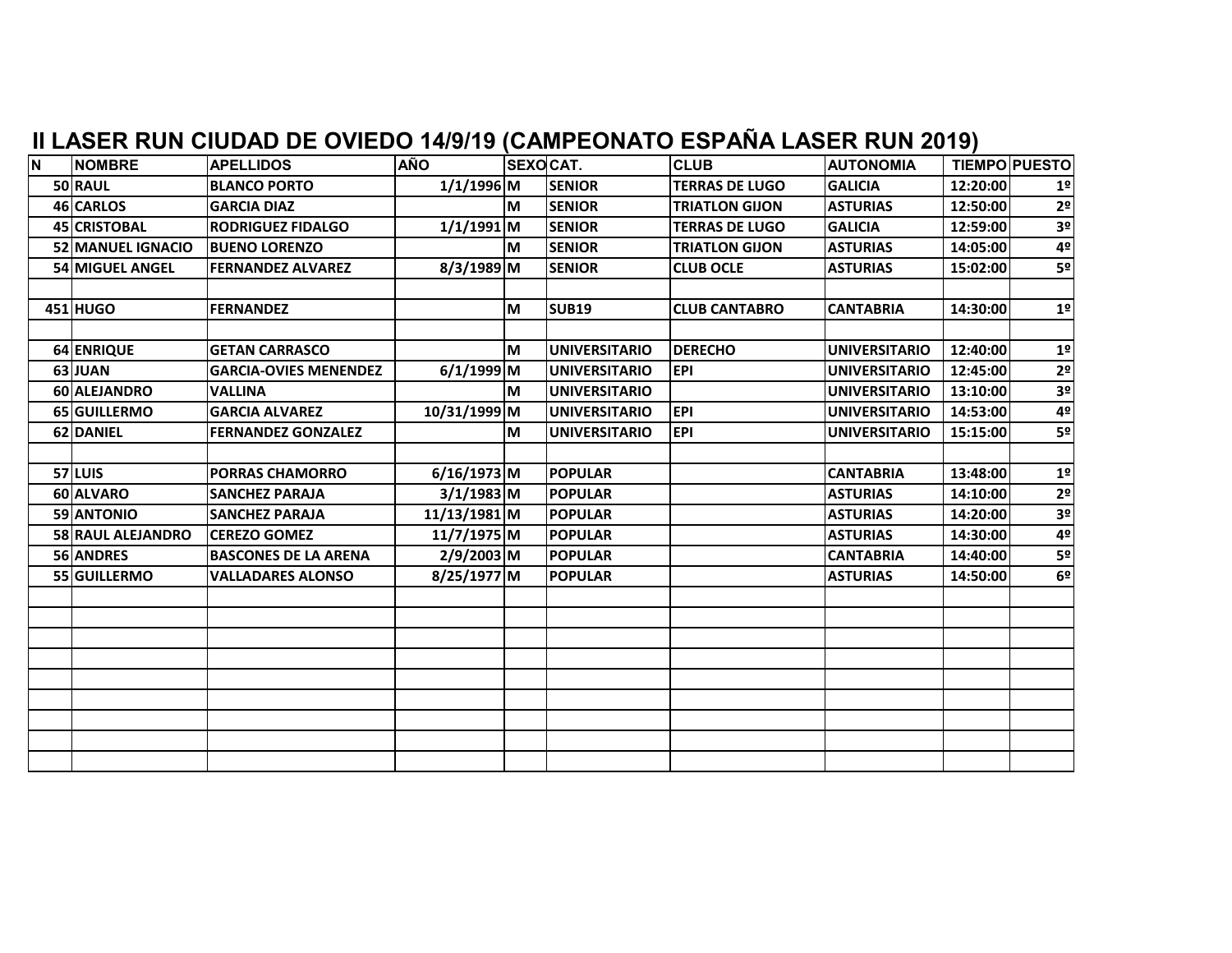| <b>N</b> | <b>NOMBRE</b>           | <b>APELLIDOS</b>         | AÑO          | SEXCAT.       | <b>CLUB</b>             | <b>AUTONOMIA</b>      |          | <b>TIEMPO PUESTO</b> |
|----------|-------------------------|--------------------------|--------------|---------------|-------------------------|-----------------------|----------|----------------------|
|          | 68 MARIA                | <b>ICARNERO HERES</b>    |              | <b>SENIOR</b> | <b>PENTATLON AVILES</b> | <b>ASTURIAS</b>       | 16:00:00 | 1 <sup>a</sup>       |
|          | 66 SORAYA               | <b>lGARCIA ALVAREZ</b>   | 9/4/1981     | <b>SENIOR</b> | <b>DEPORTE BLANCO</b>   | <b>ASTURIAS</b>       | 16:02:00 | 2 <sup>a</sup>       |
|          | 67 CATALINA             | <b>BALBIN SAN MIGUEL</b> | 12/9/1988 F  | <b>SENIOR</b> | <b>PENTATLON GIJON</b>  | <b>IUNIVERSITARIA</b> | 17:17:00 | 3 <sup>a</sup>       |
|          |                         |                          |              |               |                         |                       |          |                      |
|          | 57 AROA                 | <b>FREIJE</b>            |              | <b>JUNIOR</b> | <b>TERRAS DE LUGO</b>   | <b>GALICIA</b>        | 14:02:00 | 1ª absolutal         |
|          |                         |                          |              |               |                         |                       |          |                      |
|          | <b>75 ANDREA</b>        | <b>VIDAL LAMAS</b>       | 11/29/2001 F | <b>SUB19</b>  | <b>TERRAS DE LUGO</b>   | <b>GALICIA</b>        | 15:30:00 | 1 <sup>a</sup>       |
|          |                         |                          |              |               |                         |                       |          |                      |
|          | <b>74 CARMEN LIPING</b> | <b>FERNANDEZ ARREBA</b>  | 8/29/1999 F  | <b>JUNIOR</b> | <b>DEPORTE BLANCO</b>   | <b>UNIVERSITARIA</b>  | 16:15:00 | 1 <sup>a</sup>       |
|          | 73 ANA                  | <b>IPEDRUELO FRAILE</b>  | 2/22/1999 F  | <b>JUNIOR</b> | <b>DEPORTE BLANCO</b>   | IUNIVERSITARIA        | 18:28:00 | 2 <sup>o</sup>       |
|          |                         |                          |              |               |                         |                       |          |                      |
|          | 69 LIDIA                | <b>IFERNANDEZ VILLA</b>  | $1/9/1983$ F | <b>SENIOR</b> | <b>POPULAR</b>          | <b>ASTURIAS</b>       | 17:41:00 | 1 <sup>a</sup>       |
|          | 70 MIRIAN               | <b>DIAZ SANCHEZ</b>      | 12/30/1981 F | <b>SENIOR</b> | <b>POPULAR</b>          | <b>ASTURIAS</b>       | 18:45:00 | 2 <sup>a</sup>       |
|          |                         |                          |              |               |                         |                       |          |                      |
|          |                         |                          |              |               |                         |                       |          |                      |
|          |                         |                          |              |               |                         |                       |          |                      |
|          |                         |                          |              |               |                         |                       |          |                      |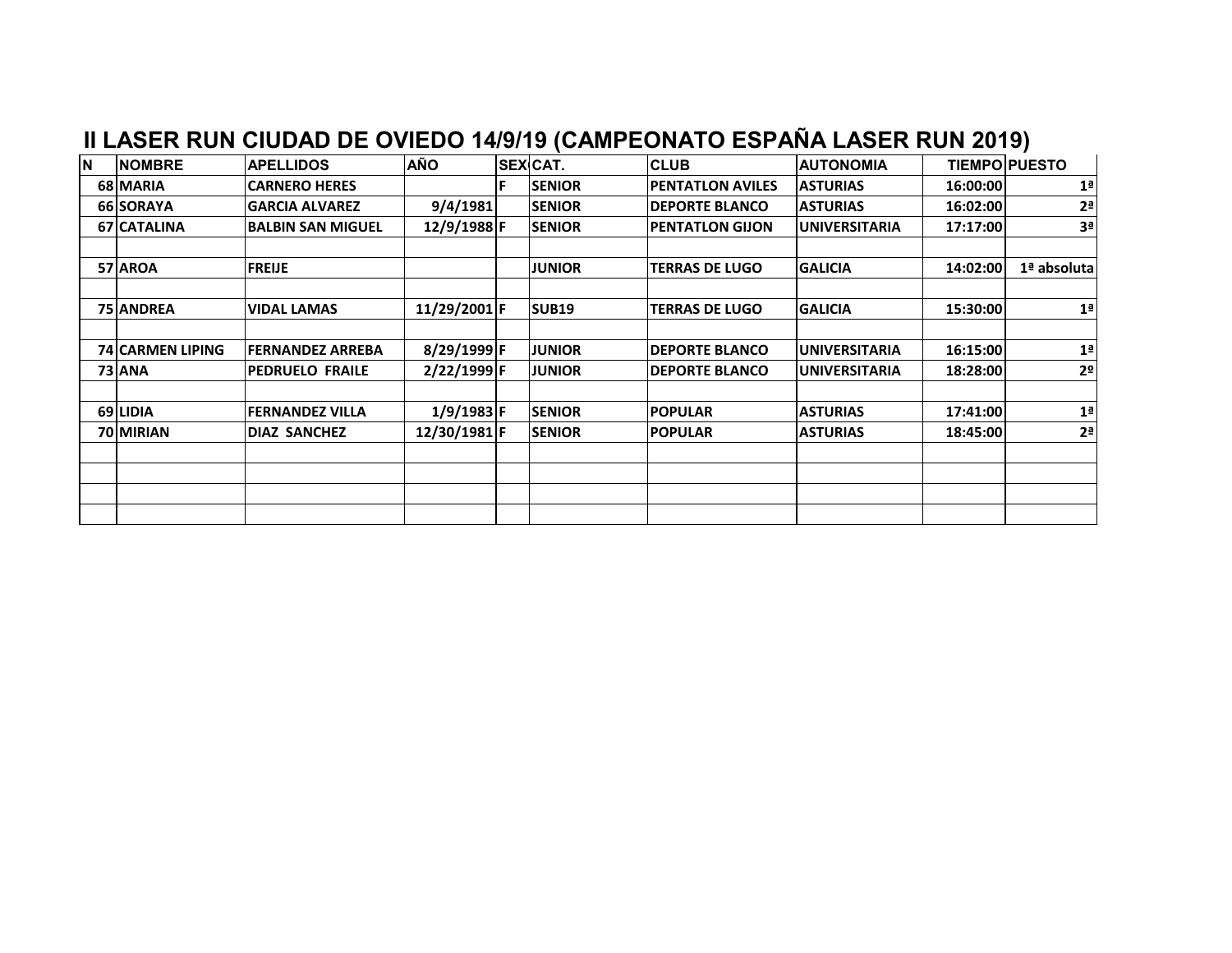| <b>N</b> | <b>NOMBRE</b>          | <b>APELLIDOS</b>         | <b>AÑO</b>   | SEXOCAT. |                  | <b>CLUB</b>              | <b>AUTONOMIA</b> |         | <b>TIEMPO PUESTO</b> |
|----------|------------------------|--------------------------|--------------|----------|------------------|--------------------------|------------------|---------|----------------------|
|          | 77 CARLOS              | <b>ORCAJO PASCUAL</b>    | $1/1/1970$ M |          | MASTER 40        | <b>CLUB CANTABRO</b>     | <b>CANTABRIA</b> | 5:34:00 | 1 <sup>o</sup>       |
|          | 80 RAUL                | <b>COTARELO CALDERON</b> | 12/31/1973 M |          | <b>MASTER 40</b> | <b>CLUB CANTABRO</b>     | <b>CANTABRIA</b> | 5:37:00 | 2 <sup>o</sup>       |
|          | 72 OSCAR               | <b>FERNANDEZ FLECHA</b>  | 7/23/1973 M  |          | <b>MASTER 40</b> | <b>ICLUB CANTABRO</b>    | <b>CANTABRIA</b> | 5:38:00 | 3 <sup>o</sup>       |
|          | 76 RUBEN               | <b>GARCIA LUGONES</b>    | 12/6/1977 M  |          | <b>MASTER 40</b> | <b>TRIATLON GIJON</b>    | <b>ASTURIAS</b>  | 6:04:00 | 4º                   |
|          | <b>56 MIGUEL ANGEL</b> | <b>IGLESIAS BLANCO</b>   | $1/1/1976$ M |          | <b>MASTER 40</b> | <b>TERRAS DE LUGO</b>    | <b>GALICIA</b>   | 6:09:00 | 5º                   |
|          | <b>79 FRANCISCO</b>    | <b>SUAREZ VIGO</b>       | $1/1/1974$ M |          | <b>MASTER 40</b> | <b>TERRAS DE LUGO</b>    | <b>GALICIA</b>   | 6:28:00 | 6 <sup>°</sup>       |
|          | 48 ALEJANDRO           | <b>DE PABLO</b>          |              | M        | <b>MASTER 40</b> | <b>CLUB CANTABRO</b>     | <b>CANTABRIA</b> | 6:35:00 | 7º                   |
|          |                        |                          |              |          |                  |                          |                  |         |                      |
|          | 81 JAVIER              | <b>CARNERO ALONSO</b>    |              | M        | <b>MASTER 50</b> | <b>IPENTATLON AVILES</b> | <b>ASTURIAS</b>  | 5:12:00 | 1 <sup>°</sup>       |
|          | 84 ELADIO              | <b>PASARIN MON</b>       | $1/1/1968$ M |          | <b>MASTER 50</b> | <b>TERRAS DE LUGO</b>    | <b>GALICIA</b>   | 5:45:00 | 2 <sup>o</sup>       |
|          | 82 ROBERTO             | <b>SANCHEZ GOMEZ</b>     | $9/5/1969$ M |          | <b>MASTER 50</b> | <b>TRIASTUR</b>          | <b>ASTURIAS</b>  | 5:56:00 | 3 <sup>o</sup>       |
|          | 86 GUSTAVO             | <b>URIA PADILLA</b>      | 12/31/1977 M |          | <b>MASTER 50</b> | <b>TRIATLON GIJON</b>    | <b>ASTURIAS</b>  | 6:09:00 | 4º                   |
|          | <b>88 JUAN</b>         | <b>ROZA SERRRANO</b>     |              | M        | <b>MASTER 50</b> | <b>CIUDAD DE GIJON</b>   | <b>ASTURIAS</b>  | 6:13:00 | 5º                   |
|          | 83 PEDRO               | <b>LOPEZ ZUAZUA</b>      |              | M        | <b>MASTER 50</b> | <b>PENTATLON GIJON</b>   | <b>ASTURIAS</b>  | 6:19:00 | 6º                   |
|          | 85 JOSE LUIS           | <b>PRIETO NOVO</b>       | $1/1/1967$ M |          | <b>MASTER 50</b> | <b>TERRAS DE LUGO</b>    | <b>GALICIA</b>   | 6:34:00 | 7º                   |
|          | <b>89 LUIS MIGUEL</b>  | <b>SANTOS FERNANDEZ</b>  | 10/8/1968 M  |          | <b>MASTER 50</b> | <b>CLUB OCLE</b>         | <b>ASTURIAS</b>  | 6:44:00 | 8º                   |
|          |                        |                          |              |          |                  |                          |                  |         |                      |
|          | 92 MANUEL JOSE         | <b>ALVAREZ FERNANDEZ</b> |              | M        | <b>MASTER 60</b> | <b>DEPORTE BLANCO</b>    | <b>ASTURIAS</b>  | 5:57:00 | 1 <sup>°</sup>       |
|          |                        |                          |              |          |                  |                          |                  |         |                      |
|          | 93 MIGUEL              | <b>ORTIZ DE GUINEA</b>   |              | M        | <b>MASTER 70</b> | <b>CIUDAD DE GIJON</b>   | <b>ASTURIAS</b>  | 7:38:00 | 1 <sup>°</sup>       |
|          |                        |                          |              |          |                  |                          |                  |         |                      |
|          |                        |                          |              |          |                  |                          |                  |         |                      |
|          |                        |                          |              |          |                  |                          |                  |         |                      |
|          |                        |                          |              |          |                  |                          |                  |         |                      |
|          |                        |                          |              |          |                  |                          |                  |         |                      |
|          |                        |                          |              |          |                  |                          |                  |         |                      |
|          |                        |                          |              |          |                  |                          |                  |         |                      |
|          |                        |                          |              |          |                  |                          |                  |         |                      |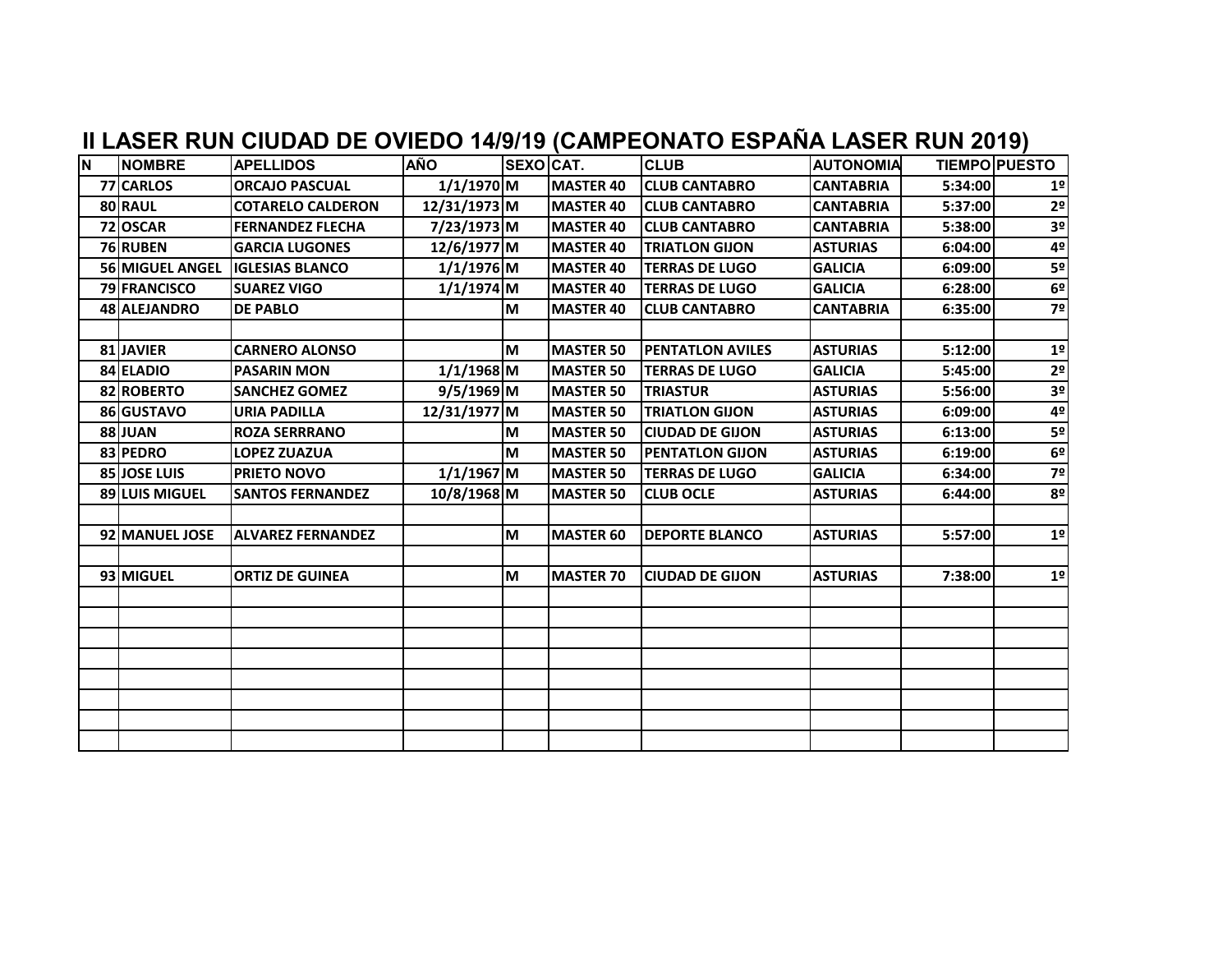|              |               |                  | <b>TIEMPO PUESTO</b> |
|--------------|---------------|------------------|----------------------|
|              |               |                  |                      |
|              |               |                  |                      |
|              |               |                  |                      |
|              |               |                  |                      |
|              |               |                  |                      |
|              |               |                  |                      |
|              |               |                  |                      |
|              |               |                  |                      |
|              |               |                  |                      |
|              |               |                  |                      |
|              |               |                  |                      |
|              |               |                  |                      |
|              |               |                  |                      |
| <b>MUJER</b> | <b>HOMBRE</b> | <b>CATEGORIA</b> |                      |

| $\overline{\mathsf{N}}$ | <b>MUJER</b> | <b>HOMBRE</b> | <b>CATEGORIA</b> | <b>TIEMPO PUESTO</b> |
|-------------------------|--------------|---------------|------------------|----------------------|
|                         |              |               |                  |                      |
|                         |              |               |                  |                      |
|                         |              |               |                  |                      |
|                         |              |               |                  |                      |
|                         |              |               |                  |                      |
|                         |              |               |                  |                      |
|                         |              |               |                  |                      |
|                         |              |               |                  |                      |
|                         |              |               |                  |                      |
|                         |              |               |                  |                      |
|                         |              |               |                  |                      |
|                         |              |               |                  |                      |